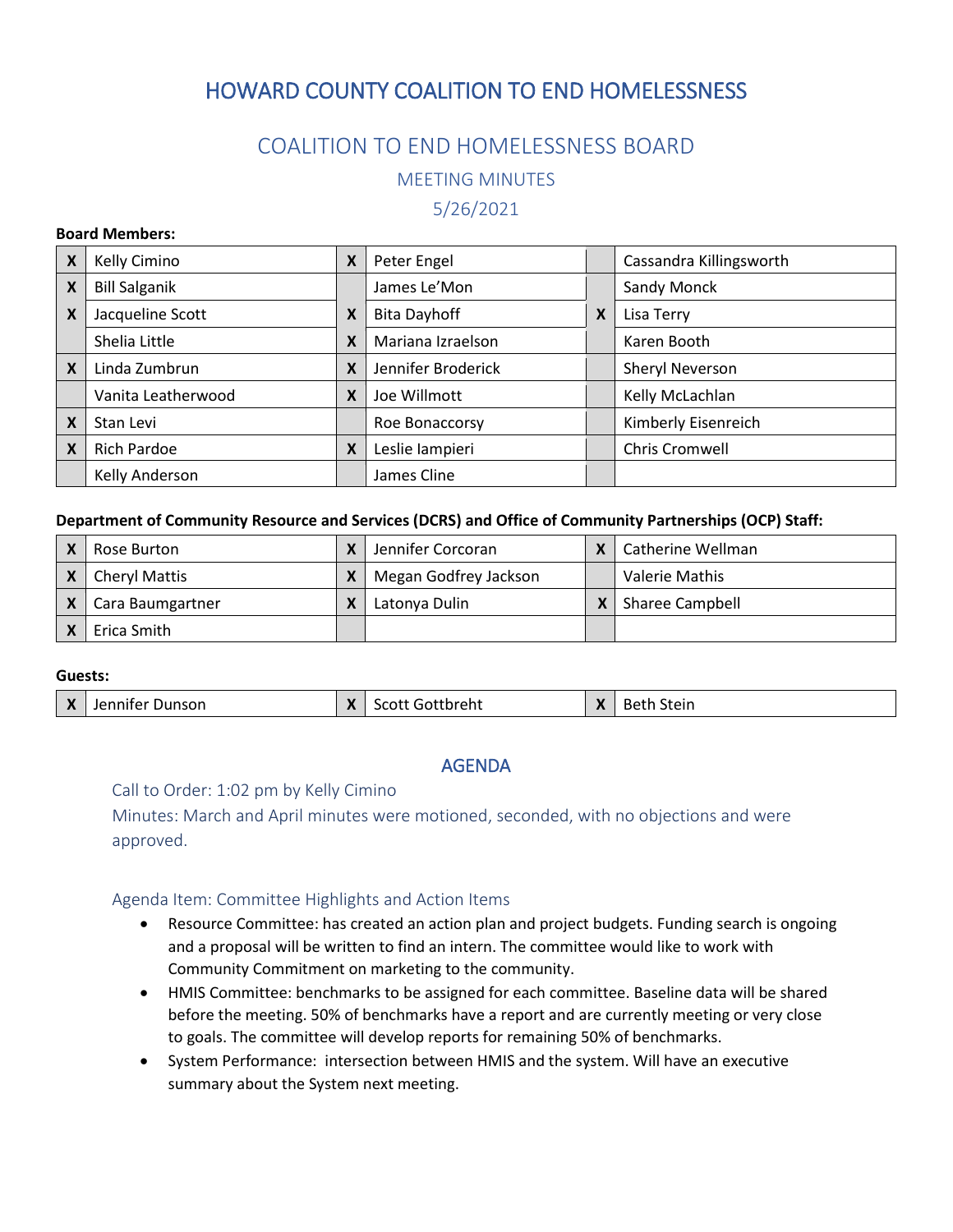# HOWARD COUNTY COALITION TO END HOMELESSNESS

- Coordinated Entry Committee: Shelter Prioritization should be based on vulnerability and mortality from being homeless. List of priority groups characteristics for immediate access to shelter were sent to the board, they include many health conditions, age, and length of time homeless. Propose adopting the new Shelter Prioritization Plan, instead of just using By-name list. Jennifer Broderick motioned, Leslie Iampieri seconded, no one opposed and no abstentions. The new shelter prioritization based on vulnerability was approved.
- Community Commitment: working on Summer Solstice Success Celebration. A video is being created for the virtual event and will be distributed June 21st.

# Agenda Item: System Trends and Policy Discussion

- Kelly Cimino gave an update on COVID-19 rent, utility and mortgage assistance. The Housing Commission has received two additional awards: ERAP from the Treasury Department and HOME America Rescue Plan. Additional information will be sent to the board about the Housing Trust Fund.
- Eviction Moratorium: evictions are being served in Howard County. The Sheriff's Office is handing out fliers with eviction notices, so people can apply for aid.
- Federal Legislation Update: proposals are being made to increase vouchers for low income seniors.

# Agenda Item: Funding Updates

- HPS, Youth and EHP Funding: EHP application was submitted to Department of Housing and Community Development (DHCD), two programs are being considered. HSP and Youth applications were submitted, HSP is flat funding and Youth is \$250,000.
- HOME funding for PSH: \$1.7 million grant for affordable housing, non-congregant and tenant based rental assistance. Currently accepting applications.
- County funding for Utility Assistance and Food Access: Department of Community Resources and Services (DCRS) is working with faith-based community organizations on these issues. Distributing grants to these organizations. First tier for funds will be faith-based community efforts and the second tier will be to larger nonprofits.

# Agenda Item: Homeless Response System

- Community Action Council (CAC) has received 1,007 applications for Housing Assistance Services. 536 have been approved, 29 are denied, 114 inactive, and 328 are being processed. Average cost of assistance is \$6,000 per household. 3 million dollars have already been spent on housing assistance during this year. The Energy Assistance program has received over 5,000 applications.
- Grassroots Day Resource Center hosted a vaccine clinic May  $15<sup>th</sup>$  and 41 people were vaccinated. The center has expanded operating hours and staff. It is also serving as a summer cooling center for Code Red days and providing hot meals to clients.
- Grassroots Shelter has used mainstream housing vouchers, rapid rehousing and permeant supportive housing to move people from the shelter into housing. An additional 15 clients are pending or have applied for these services.
- Grassroots Crisis Hotline have received 33,000 calls year to date. There were 535 calls for housing assessments, 4,520 housing related calls and 1,101 COVID-19 related calls.